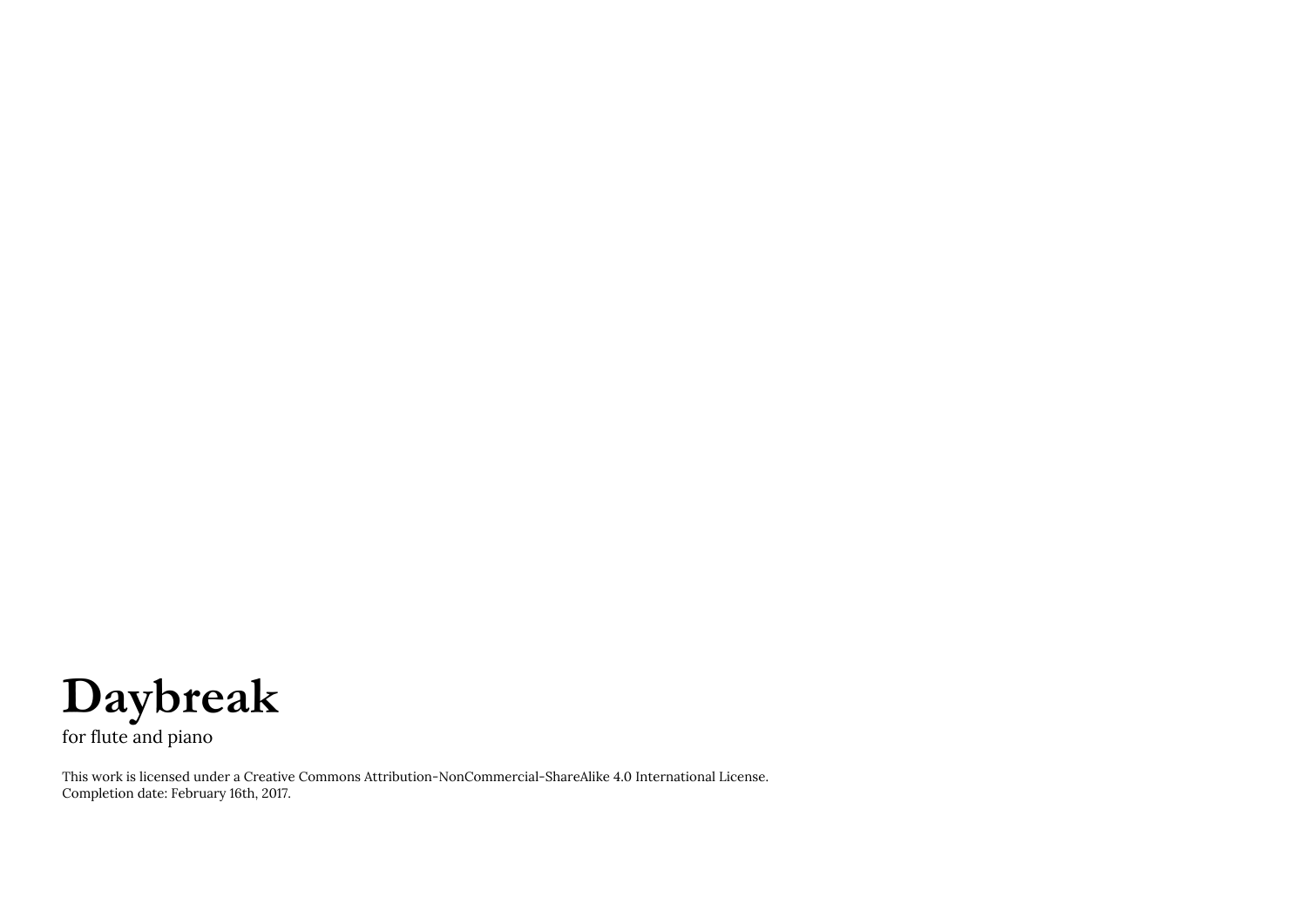## A.

There are ten repeated sections, ten measures each. In general, play *espressivo*, quietly most of the time, probably lengthening notes and/or pauses at the end of each section, lingering on certain notes. A performance should bring out the *Affekt* of each section, relaxing the rigid structure's hold over the music. That said, the pianist must never use pedal except where indicated, and the staccato notes in the flute part are gentle rather than sharp accents. Flute phrasing is ad lib (even if a passage is slurred).

This piece is related to *Nothing* and *Never*, two works for panpipe/aerophone ensemble, as well as to *The Redeemer*, an extended piano transcription of Nothing and the present piece. Performance practice here, however, is different from all these works.

## B.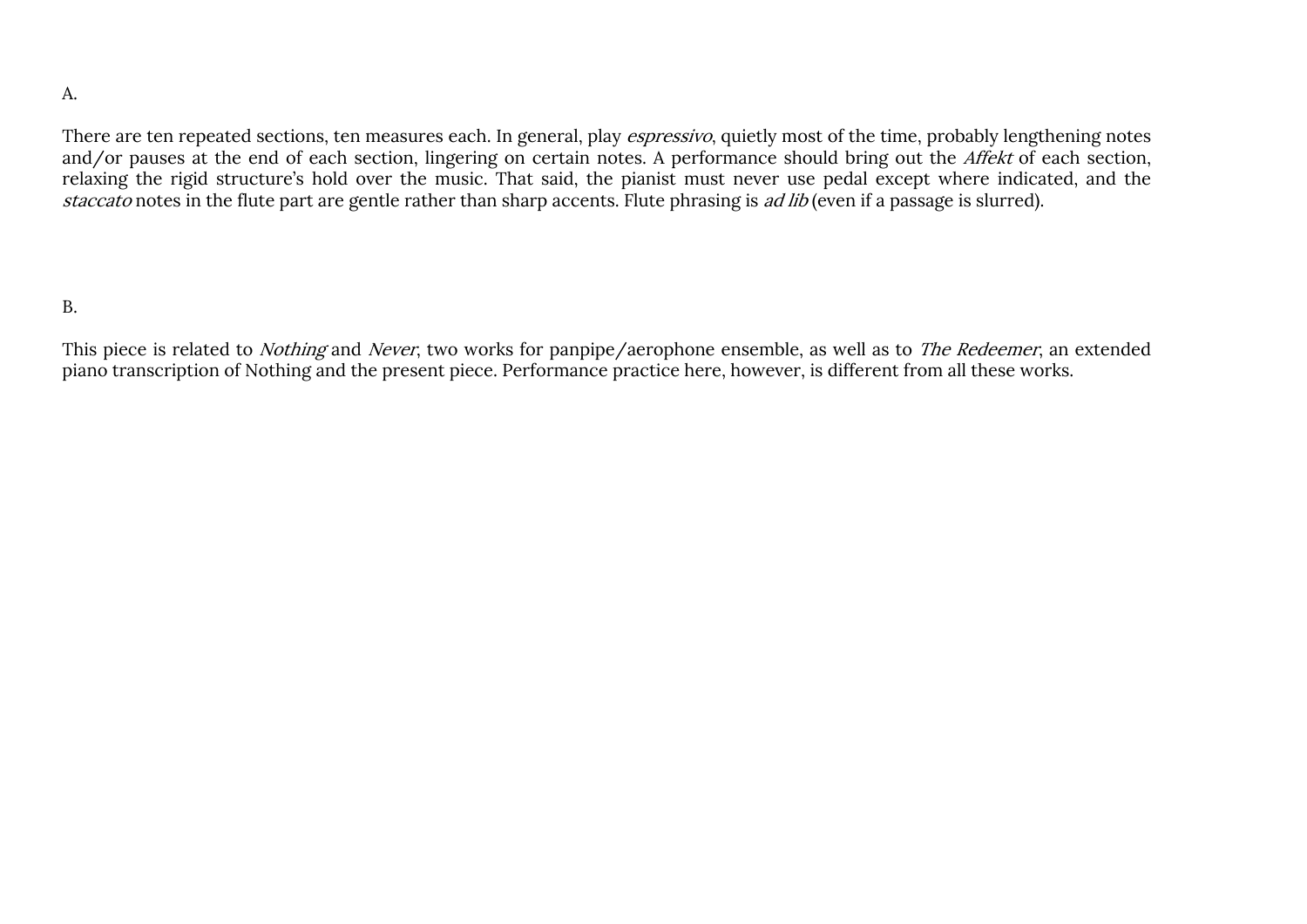



## Daybreak

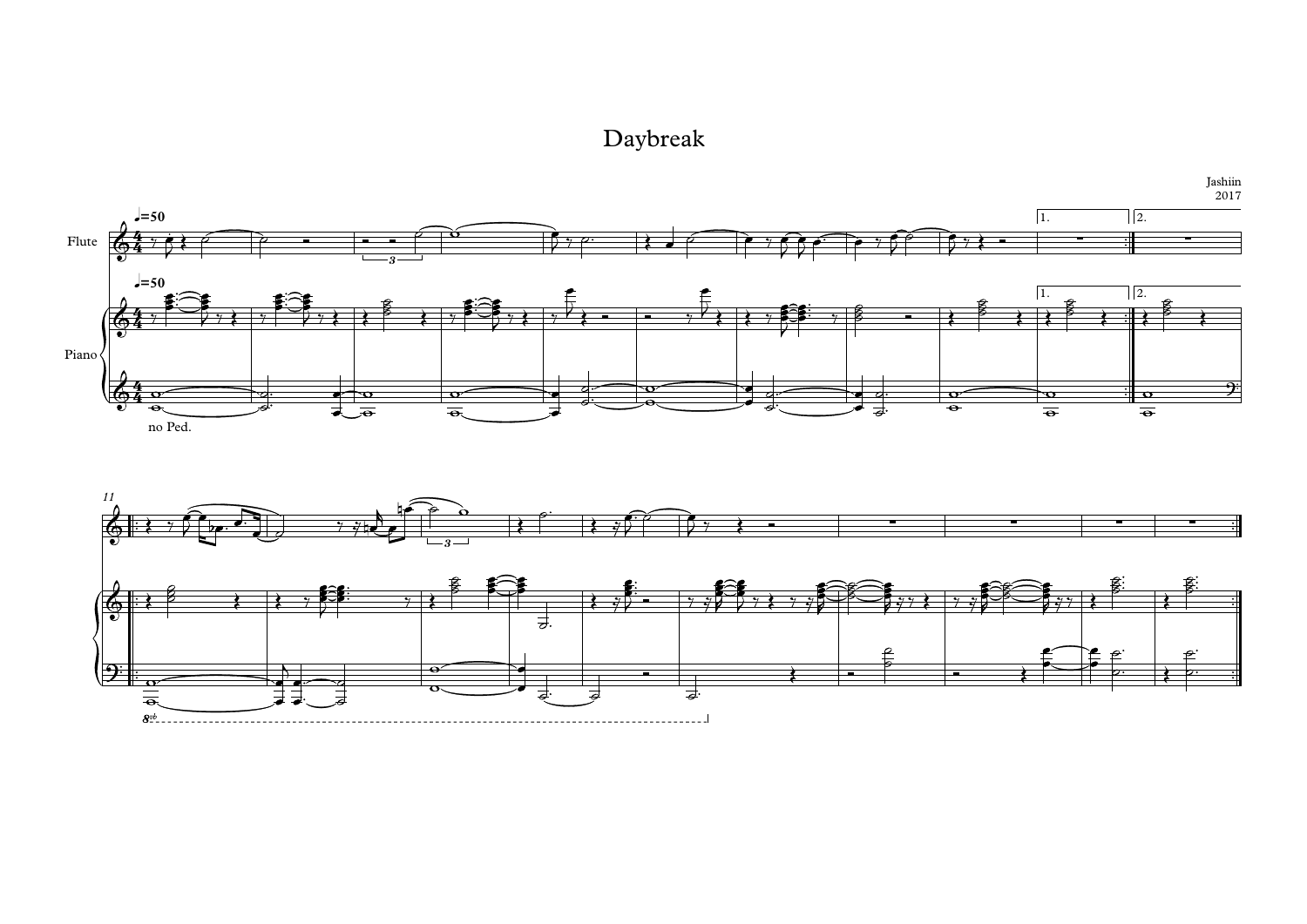



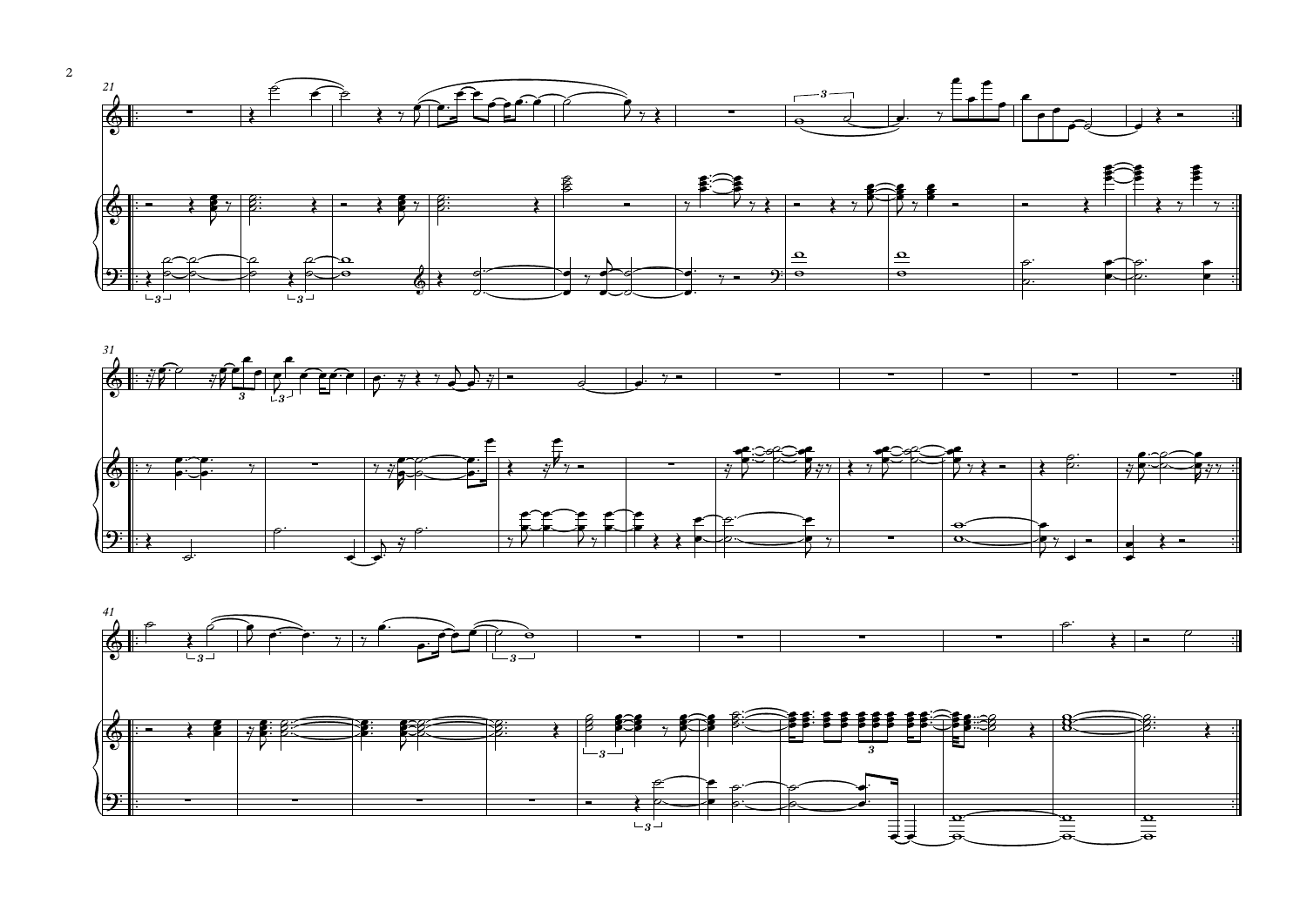